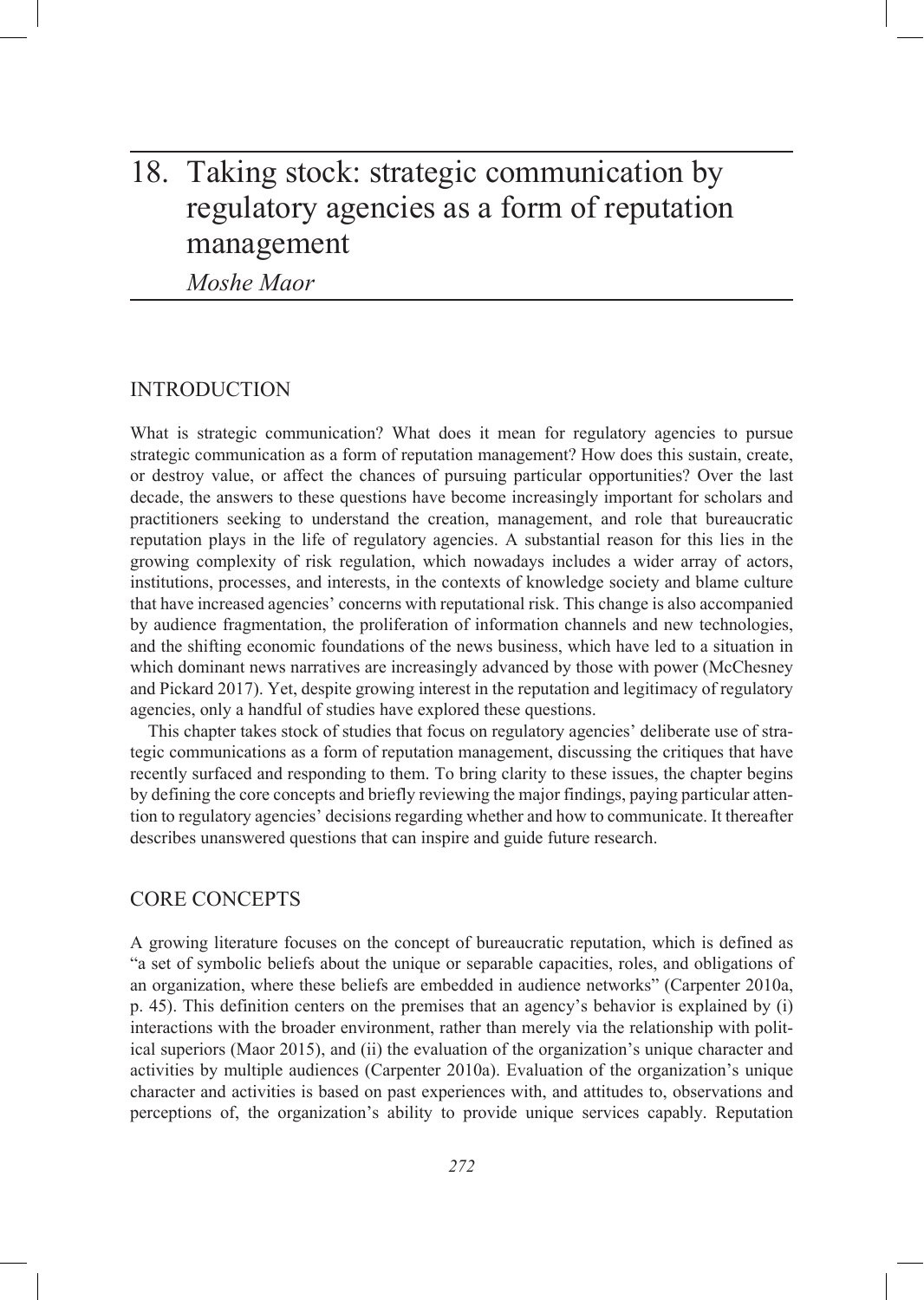uniqueness, according to Carpenter (2001), refers to agencies' ability to demonstrate that they can create solutions (e.g., expertise, efficiency) and provide services (e.g., moral protection) that no other agency in the polity offers. Bureaucratic reputations derive from individuals' perceptions, which aggregate into shared understandings among members of a particular audience or multiple ones. A bureaucratic reputation is therefore a property that is attached to a specific government agency, has an independent ontological basis that audience members may share, and can be experienced, observed, measured, valued, and influenced (Fombrun 2012, p. 102). However, "[...] what audiences see is not the perfectly tuned or visible reality of the agency" (Carpenter and Krause 2012). Rather, it is an image that embeds considerable uncertainty and ambiguity (Gioia, Schultz, and Corley 2000) regarding the agency's performance, the expertise of its staff, its values, and the legality of its actions (Carpenter 2010a). "Complex public organizations are seen 'through a glass but dimly' by their manifold audiences" (Carpenter and Krause 2012, p. 27).

Understanding the behavior of a regulatory agency operating in multi-audience environment, requires a recognition of the key role of the mass media as the most important source of information for citizens about government performance (Arnold 2004). In reputational terms, the media provides: channels through which regulatory agencies signal their reputation uniqueness to their manifold audiences and observe the subsequent feedback from these and/ or other audiences; informal forums for political accountability (Bovens 2007); and "audiences in their own right and [the] institutional intermediaries used by other audiences—and the agencies themselves—to make sense of agency performance" (Boon et al. 2019a, p. 173). The media also activates (and deactivates) accountability forums and induces (and suppresses) formal accountability processes (Jacobs and Schillemans 2016). In a saturated media environment, agencies identify, process, and prioritize the multiple (and potentially conflicting) expectations among various audiences concerning different dimensions of their reputations. They do so by more or less rationally choosing which dimension to stress vis-a-vis specific audiences. Maor (2015, p. 32) has referred to this process as *prioritizing* among the four dimensions of agency reputation, namely, the performative (does the agency do its job?), moral (does the agency protect the interests of its clients?), technical (does the agency have the skills and capacity required?), and procedural (does the agency follow accepted rules and norms?). Prioritizing among the four dimensions is undertaken simultaneously by all actors in the reputation game (Maor 2020).

Because strong reputations are powerful assets for agencies and are, in fact, equivalent to agency coalition building (Carpenter 2001, p. 22), many incentives exist in order to protect them. "There are other things that bureaucracies protect and 'maximize', but for many agencies […], reputation protection serves as the simplest and most powerful dynamic governing their behavior" (Carpenter 2004, p. 54). Much of the political science research on reputation has therefore been motivated by the idea that "[...] when trying to account for a regulator's behavior, *look at the audience*, and *look at the threats*" (Carpenter 2010b, p. 832; *italics in original*). Here, a reputational perspective argues that agency reputation-management strategies vary depending on the degree of reputational threats originating from the array of conflicting audience assessments concerning an agency's outputs, processes, and behavior (Carpenter 2010a; Maor, Gilad and Ben-Nun Bloom 2013). Potential sources of these threats include a gap between an agency's policy performance and reputation, weak organizational performance (e.g., a lack of coordination among the agency's subunits), and changing audience expectations regarding the agency or the sector within which it operates.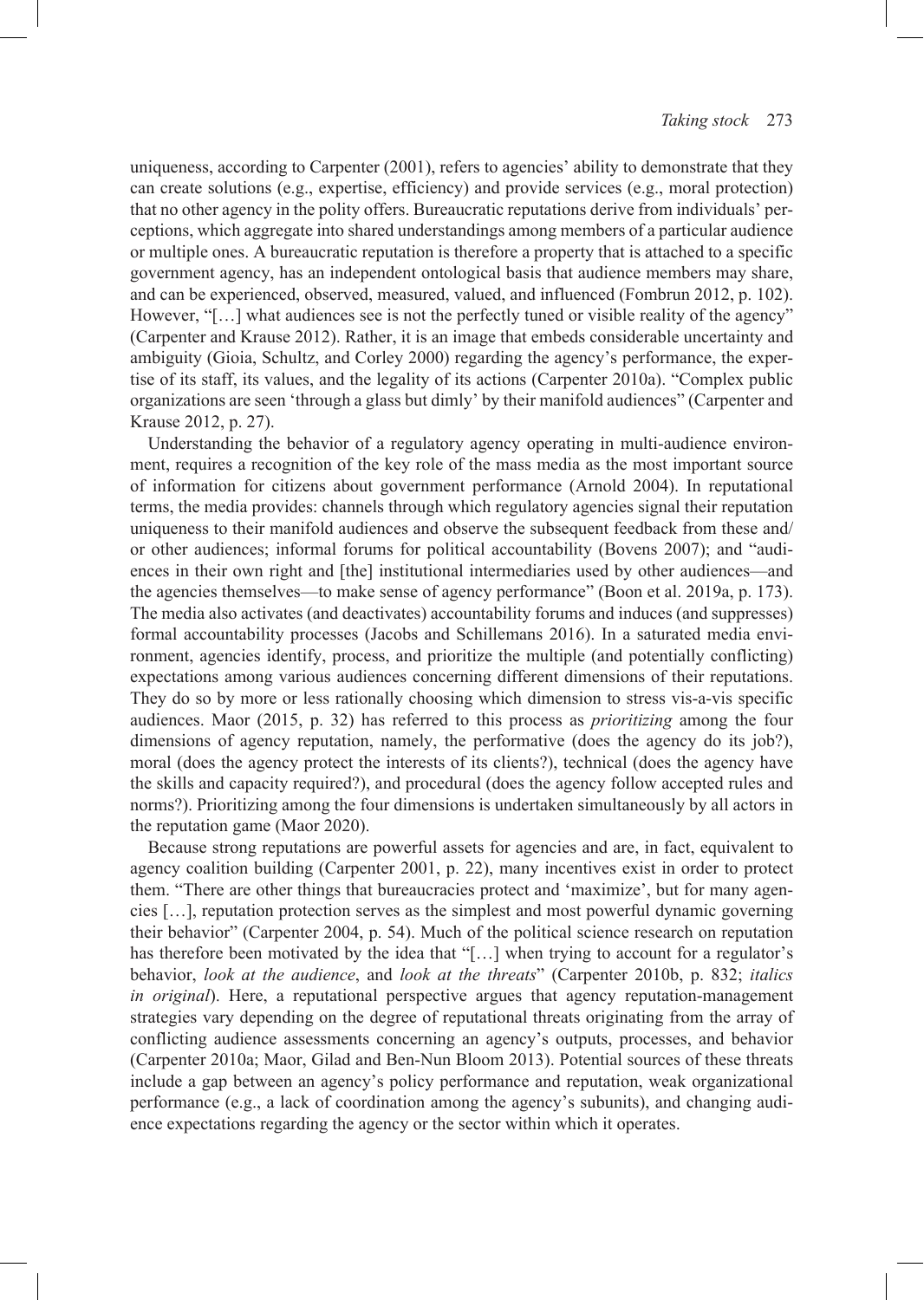### 274 *Handbook of regulatory authorities*

The notion of reputational risk is therefore one of the cornerstones of this body of research (e.g., Carpenter 2001, 2002, 2004, 2010a; Carpenter and Krause 2012, 2015; Gilad and Yogev 2012; Krause and Douglas 2005; Krause and Corder 2007; Maor 2007, 2010, 2011, 2015; Moffitt 2010, 2014; Moynihan 2012; Whitford 2002, 2003; Wæraas and Maor 2015; Fink and Ruffing 2020; Bartelli and Busuioc 2020; Demortain and Borraz 2021; Bustos Pérez 2021). Studies have indeed related the ramifications of reputational concerns on the way agencies approve some drugs more quickly than others (Carpenter 2002) and allocate resources across tasks (Gilad 2012), on organizational task prioritization (Gilad 2015), endogenous construction of jurisdictions (Maor 2010), the degree of an agency's legal independence (Maor 2007), the observability of decisions and errors (Maor 2011), the duration of enforcement decisions (Maor and Sulitzeanu-Kenan 2013), the agency's policy, regulatory, and scientific outputs (Krause and Douglas 2005; Maor and Sulitzeanu-Kenan 2015; Rimkuté 2018), inter-agency cooperation behavior (Busuioc 2016), regulatory enforcement (Etienne 2015; Gilad and Yogev 2012), the provision of public advice (Moffitt 2010, 2014), accountability relations and behavior (Busuioc and Lodge 2016, 2017; Christensen and Lodge 2018), and the initiation of procedures against EU member states (van der Veer 2021).

A few studies, which are at the heart of this chapter, have also demonstrated the extent and ways in which regulatory agencies manage their reputations through the strategic use of communication (e.g., Abolafia and Hatmaker 2013; Busuioc and Rimkuté 2020a; Gilad, Maor, and Ben-Nun Bloom 2015; Maor, Gilad, and Ben-Nun Bloom 2013; Moschella and Pinto 2019; Schanin 2015). In addition, reputation-based accounts have been used to explain how reputation and blame avoidance might deteriorate network performance (Moynihan 2012), and how agencies protect their reputation in times of crisis (Carpenter 2010b; Christensen and Lægreid 2015; Bækkeskov 2017; Bach et al. 2019; Moschella and Pinto 2019). The theory's assumptions have been tested with regard to agencies in the U.S. (Carpenter 2010a, 2010b; Maor 2010, 2011; Maor and Sulitzeanu-Kenan 2013; Moffitt 2010, 2014; Moschella and Pinto 2019; Abolafia and Hatmaker 2013), Australia, New Zealand and the province of British Columbia, Canada (Maor and Sulitzeanu-Kenan 2015; Maor 2007), Israel (Gilad, Maor, and Ben-Nun Bloom 2015; Schanin 2015; Gilad, Alon-Barkat, and Braverman 2016; Maor, Gilad, and Ben-Nun Bloom 2013), Ireland (O'Dwyer 2015), Germany, Belgium, Denmark, and Norway (Verhoest, Rommel, and Boon 2015; Bach et al. 2019; Boon et al. 2019b; Kolltveit, Karlsen, and Askim 2019; Kolltveit 2019), Cyprus (Capelos et al. 2016), as well as the EU (Busuioc 2016; Busuioc and Rimkuté 2020a; 2020b; Rimkuté 2018, 2020; van der Veer and Haverland 2018).

In addition, attempts to develop standardized measures of bureaucratic reputation and to gauge bureaucratic reputation in the eyes of citizens were undertaken in the context of US federal agencies (Lee and Van Ryzin 2019, 2020) and EU regulators (Overman, Busuioc, and Wood 2020). Recently, Bellodi (2022) has developed a strategy to measure bureaucratic reputation from legislative speeches in the US and the UK. Studies have also found that reputational considerations influence decision-making within regulatory agencies (Bach 2015) and that reputational signals affect the response of employees (Gilad, Ben-Nun Bloom, and Assouline 2018). The bureaucratic reputation approach therefore brings to the fore assessments by multiple audiences concerning agencies' past behavior as well as the way agencies communicate this behavior; the perception, processing, and prioritizing of this information by reputation-sensitive agencies according to the degree of reputational threats they pose; and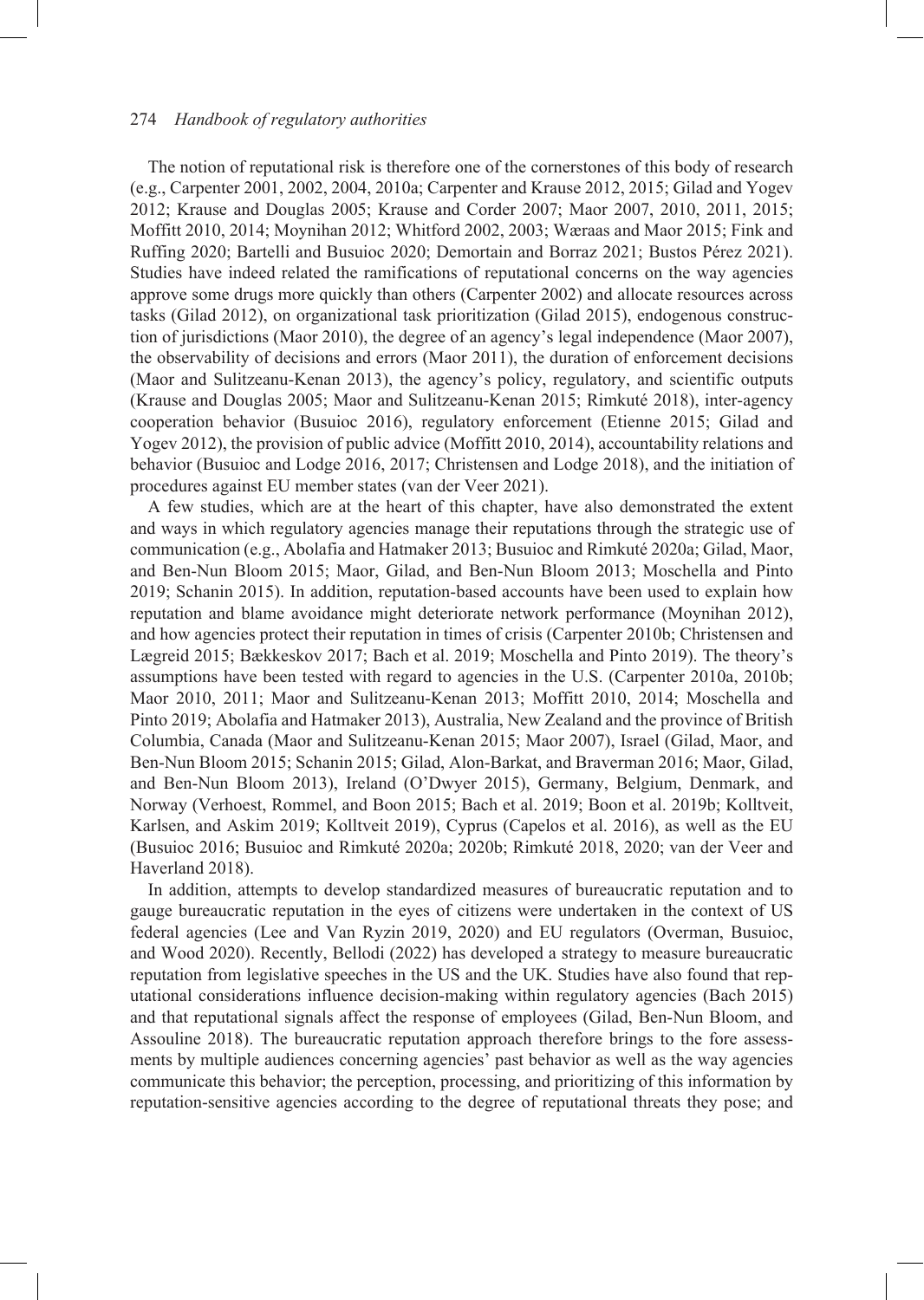the response of these agencies to such reputational threats. We now turn our attention to key findings regarding these responses in the media arena.

# RESEARCH FINDINGS

If there is an overarching thread linking research in this area, it is comprised of the notions that a reputation-sensitive agency hears, sees, and feels the public; that in some functional areas the agency feels comfortable because it possesses a strong reputation, whereas in others it does not; and that in its response to reputational threats, an agency's external communication can broadly assume many forms. By describing communication of a reputation-sensitive agency as *strategic*, attention is centered on deliberate strategies that seek to shape an agency's reputation in different situations and contexts, with a role for choice about the organization, planning, initiation, maintenance, and termination of the agency's communication activities (for alternative definitions and approaches, see Fredriksson and Pallas 2016, p. 154; Wittington and Yakis-Douglas 2012, p. 404; Hallahan et al. 2007, p. 7; Heide et al. 2018). Strategic communication activities by regulatory agencies range from strategic silence (Maor 2016a) to regulatory talk. The former is a passive *blame-avoidance strategy* (Hood 2011; see also Hinterleitner and Sager 2015, 2017, 2019) intended to avoid attention. However, its occurrence should be carefully gauged because agencies may be subject to political pressures to keep silent. Regulatory talk ranges from an active blame-avoidance strategy (Hood et al. 2009), by engaging in problem denial, problem admission, and responsibility denial, or admission, to a deliberate *credit-claiming strategy* (Hood 2011; Highhouse, Brooks, and Gregarus 2009; Neu, Warsame, and Pedwell 1998) that is intended to communicate favorable information about the agency's activities and outputs (Gilad, Alon-Barkat, and Braverman 2016, p. 373).

Focusing on the Israeli banking regulator's responses to public expressions of opinion, research on strategic silence has established that a regulatory agency tends to keep silent on issues regarding which it generally enjoys a strong reputation, and on issues that lie outside its distinct jurisdiction, while responding to opinions about core functional areas with regards to which its reputation is weaker and areas wherein its reputation is still evolving (Maor, Gilad and Ben-Nun Bloom 2013). These findings are important because they demonstrate how an organization's assessment of the relative threat to its reputation influences its communicative strategy *across functional areas*. The choice between silence and talk emphasizes the agency's attempt to actively construct how multiple audiences, which may hold conflicting views and apply different assessment criteria, judge its performance. It also highlights the possibility that strategic silence may be employed in order to minimize the association of the regulatory agency with actual as well as potential reputational threats (Ehrmann and Fratzscher 2009; Heugens et al. 2004). Striking a fine balance between strategic silence and talk is a very complex task, as is the task of maintaining silence. It requires centralization of external communication, formulation of blackout guidelines, the creation of an incentive structure to enhance compliance with these guidelines, and the establishment of enforcement mechanisms to ensure that none of the organization's employees break these guidelines and, if required, to penalize deviant behavior (Maor 2016a). Alternatively, strategic silence may be accomplished through transformational leadership behaviors where leaders succeed in aligning employees' goals with the vision and mission of the agency.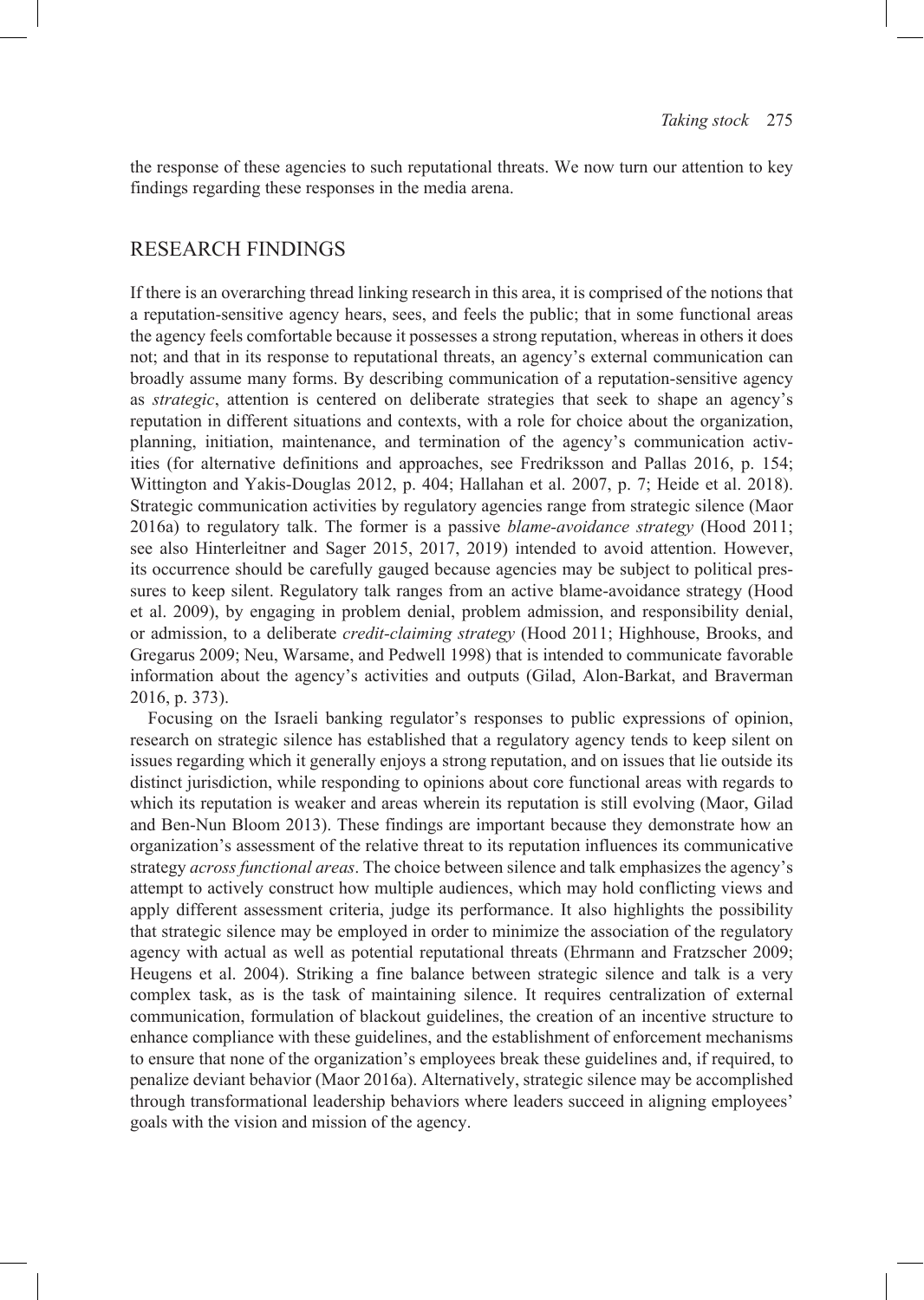### 276 *Handbook of regulatory authorities*

The aforementioned variations in how agencies manage the expectations of their multifaceted audiences across functional areas is also evidenced by Moschella and Pinto's (2019) study, which demonstrates that when concerns about policy reversibility are higher, the Federal Reserve is more likely to focus on the issues of credit easing and systemic financial regulation, where its reputation is weak or not yet established. In contrast, issues related to economic activity and inflation, regarding both of which the Federal Reserve's reputation is established, are likely to become less salient. A similar pattern of issue attention has been observed when the Federal Reserve addressed political audiences compared to other audiences.

In an attempt to further uncover the variation in how agencies manage the expectations of multiple audiences, Busuioc and Lodge (2017, p. 95) distinguished between 'core' and 'noncore' reputational concerns, and argued that the ways agencies respond to external criticism are shaped by the agency's understanding of its core reputation and associated reputational threats. This distinction has been employed in an attempt to gauge how the communication of different aspects of organizational reputation vary over time and across EU agencies (Busuioc and Rimkuté 2020a). A study of all EU agencies furthermore reveals that regulatory agencies utilize a more diverse set of reputational strategies by emphasizing the technical, procedural, and moral reputations more than non-regulatory agencies, whereas social-policy agencies foster their technical reputation more than economic-policy agencies (Rimkuté 2020).

Equally important is the question of regulatory talk, especially the determinants of this type of strategic communication. Based on the Israeli banking regulator's nuanced responses to public expressions of opinion between 1996 and 2012, Gilad, Maor, and Ben-Nun Bloom (2015) found that a regulatory agency has a greater propensity to acknowledge problems, yet mostly shifts blame to others when faced with claims that regulation is overly lenient (namely, underregulation), and to deny allegations that regulation is excessive. These findings highlight the agency's *differential* response (i.e., a choice between types of responses) to particular reputational threats.

Between strategic silence and talk, one can detect strategic communication practices associated with fine-tuning regulatory signals. Fine-tuning is defined as "the strategic practices involved in signal construction intended to shape stakeholders' estimation of any agency's ability and intentions" (Abolafia and Hatmaker 2013, p. 533). It is therefore a means to actively seek legitimacy (Suchman 1995, p. 574) and reflects "a source of deep engagement for the signaler" (Abolafia and Hatmaker 2013, p. 535). Such signals—the clarity of which varies strategically from transparency to opacity according to political and economic circumstances—were used by the Federal Reserve to influence immediate stakeholder behavior as well as to maintain a longer-term agency reputation. Abolafia and Hatmaker (2013) identify two fine-tuning practices, *expectation modulation* and *credibility filtering*. The former practice is employed by the agency in order to shape audiences' expectations about the agency's actions; the latter in an attempt to screen the signal for positive reputational effects. Both practices are part of the toolkit used by the signalers and are grounded in an agency's sense of its image and identity (Abolafia and Hatmaker 2013).

These studies not only demonstrate the interactive nature of the relations between the agency and the public but also that the agency is not acting in an ad hoc manner. Rather, the agency carefully designs its interaction with regulatees and the public at large, shaping the 'common ground' that it shares with its critics. Although it remains attuned to the public's feelings and intuitions, it selectively or differentially responds in a way that maintains its credibility.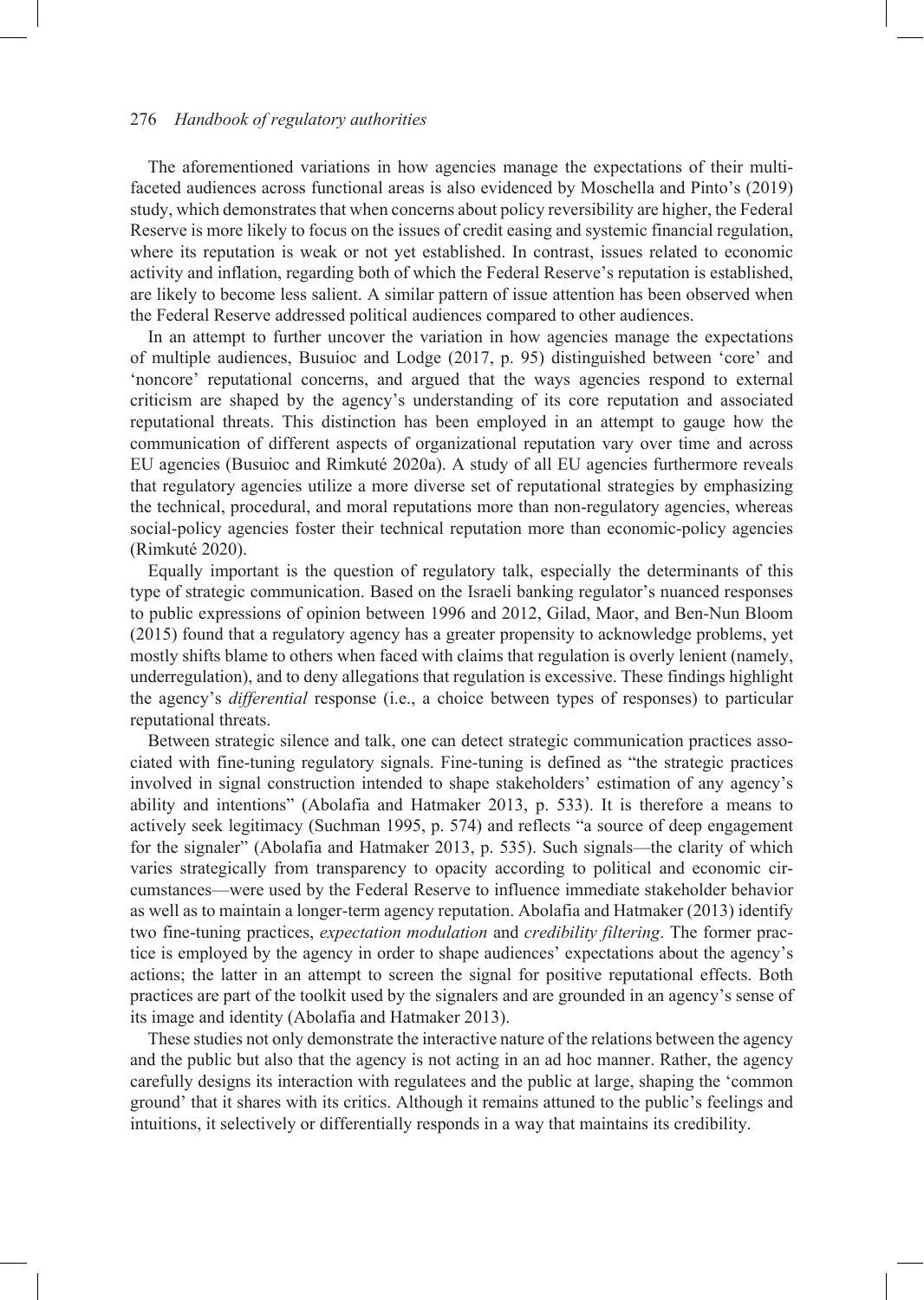# CRITICISMS AND RESPONSE1

Scholars have claimed that the ways in which regulatory agencies prioritize multiple (and potentially conflicting) expectations among audiences regarding different dimensions of their reputations may be driven to a certain extent by the distinctive logic of the media (Boon et al. 2019a, p. 172). This criticism draws on the burgeoning literature concerning media logic (e.g., Altheide 2004), raising the possibility that the way the media works might interfere with the reputation signals agencies seek to communicate (Boon et al. 2019a; Boon et al. 2019b). Another challenge centers on the notion that (strategic) communication provides solely short-term, symbolic solutions to emerging threats (Grunig 1993; see also Grunig 2014; Picci 2015, p. 49; Schanin 2015).

Maor (2020) has responded to Boon et al.'s (2019a) criticism by arguing that there are clear-cut findings demonstrating that agencies design different communication strategies in line with functional areas which differ in terms of the strength of their reputations (Maor et al. 2013; Moschella and Pinto 2019); the content of allegations (Gilad et al. 2015); the agency's understanding of its core reputation and associated reputational threats over time and across (EU) agencies (Busuioc and Rimkuté 2020b); the agencies' wish to manage uncertainties in their operating environment, and not only in response to specific allegations (Moschella and Pinto 2019); and their wish to influence immediate stakeholder behavior in addition to maintaining longer-term agency reputation (Abolafia and Hatmaker 2013). These findings clearly indicate that (i) the agencies concerned are deeply engaged in crafting their communication, and (ii) actual 'prioritizing' among dimensions of an agency's reputation indeed takes place, whether intentionally or not, and whether the media try to interfere with the formulation and execution strategic communication or not.

In response to the second line of criticism, Maor (2020) has argued that some aspects of strategic communication may indeed be episodic in nature, trying to persuade audiences that specific regulatory moves are valuable, yet others may reflect a long-term effort to maintain and enhance an agency's reputation. Furthermore, "[r]eputation can shape the behavior of organizational insiders as well as external stakeholders […]. It can influence employees' sense of self and outsiders' expectations of the organization […]. These two aspects, the short-term and the longer-term effects of signaling, can appear separately, but are often reinforcing" (Abolafia and Hatmaker 2013, p. 535). In addition, attention should be directed at the characteristic of the message that is communicated. In this respect, strategic communication may involve *policy overreaction rhetoric*, which refers to "arguments that policymakers employ to reach and persuade the target populations of their 'all or nothing' policy commitment to achieve their policy goal, no matter what the costs are or by any means necessary" (Maor 2021, p. 188). Strategic communication may therefore involve messages primarily aimed at sending uncompromising signals regarding an agency's intentions, which are therefore likely to entail longer-term implications. A case in point is the statement made by Mario Draghi (2012) while the Eurozone was in the throes of crisis: "[W]ithin our mandate, the ECB is ready to do whatever it takes to preserve the euro. And believe me, it will be enough." Agencies' use of overreaction and underreaction rhetoric (Maor 2019, 2021), alongside other communication strategies, highlights their ability to go beyond taken-for-granted practices and symbolic constructions that limit their ability to follow a single end-means rationality.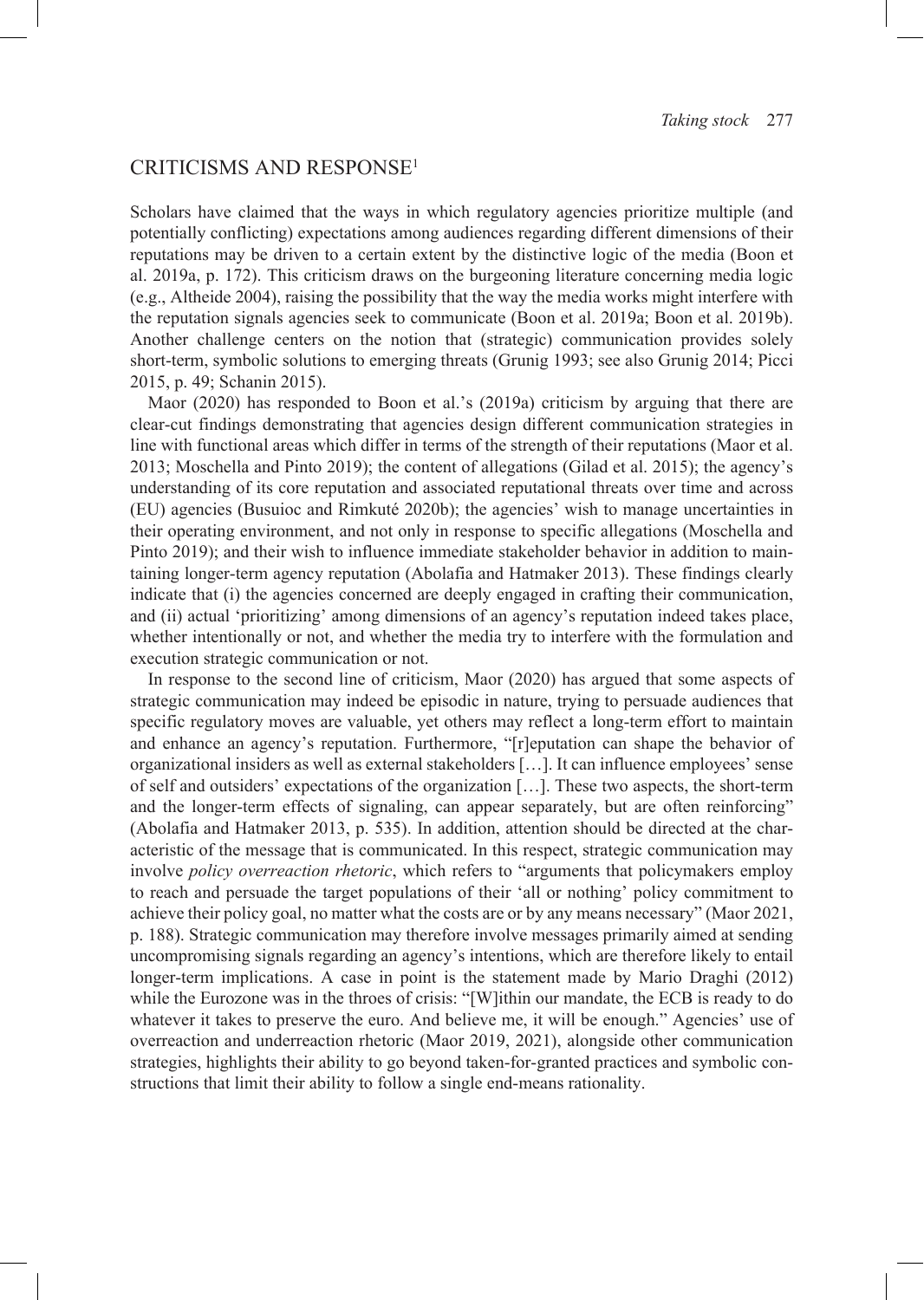# UNANSWERED QUESTIONS

Future studies addressing the communicative dynamics of regulatory agencies may be extended to a comparison of a number of regulators operating within the same nation-state, with overall stronger and weaker reputations. It can be further applied across national settings or over time in order to analyze how variance in external circumstances (e.g., attitudes toward regulation) shapes regulators' communication strategies. And it can be further developed by analyzing the micro-foundations of reputation management. This task can be undertaken by gauging how and to what extent the reputation of the agency head shapes the agency's communication strategies (Maor 2016b). This research may be complemented by an analysis of the interaction between regulators' communication and their actual action in response to external signals.

The decision regarding whether or not to communicate is accompanied by another: how this communication should be conducted (Wittington and Yakis-Douglas 2012, p. 404). In the future, scholars should examine the manner in which reputation-sensitive agencies can achieve an equilibrium, between substantive and symbolic communication (e.g., Ashforth and Gibbs 1990); the ramifications of calculations concerning completeness, coloring, and the benefit of substantive communication (e.g., Douglas and Meijer 2016; Grimmelikhuijsen 2012); how agencies resolve issues concerning the timing, medium, frequency, content, language, and target audiences of their communications; and the justifications for alterations in communication strategy.

Research should also assess which audience segmentation strategies are selected by regulators in various times and in a range of policy sectors, and how the regulators suit regulatory messages to specific target populations. In particular, studies should highlight the employment of competing or opposing communications for divided audiences by agencies that possess exclusive jurisdiction, in contrast to instances in which agencies share regulatory authority or at least some portion thereof. The involvement of more than one agency entails a review of other agencies' audiences and inter-agency relations, and these factors should likewise be examined.

Among further issues of vital significance in cultivating a theoretical and empirical understanding of audience segmentation strategies, scholars should examine whether regulators design emotion-loaded messages for groups that are chosen according to psychological tendencies, as opposed to groups selected by behavioral profiles and socio-demographic attributes. Likewise, how can regulators balance strategic communication for groups that are chosen according to cross-sectional audience segmentation strategies in contrast to situational strategies that are centered on a particular problem or issue? How can regulators mold strategic communications for audience groups that react to a certain problem with feelings of hesitation, as opposed to doubt, anxiety, or panic? How can regulators who seek to change the behavior of audience group members appeal to their practices, attitudes, motivations, and perceptions? Here, it may be important to understand how agency audiences pass reputational judgments (Salomonsen, Boye and Boon 2021).

Examining how strategic communication is conducted may stimulate interest in the continuity and innovation in regulatory agencies' narratives; the institutionalization of strategic communication practices (e.g., Heide et al. 2018); variations in how discursive and other strategies are used to communicate and interpret meaning, together with the derived public policy implications; the significant role played by context in strategic communication (e.g.,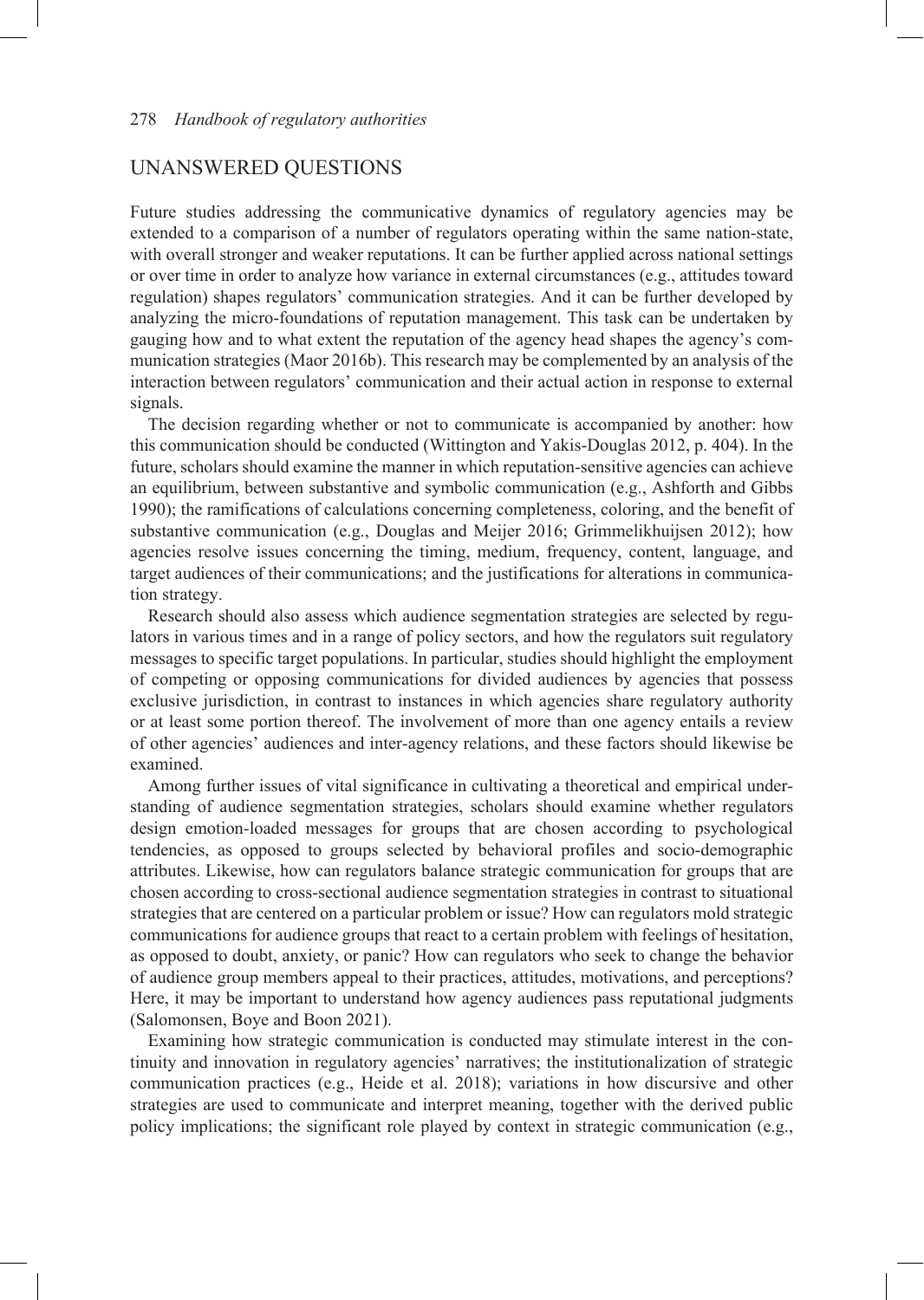time; crisis) and in determining the range of strategic communication employed; and the relevancy of policy overreaction rhetoric in efforts to uphold a reputation. The examination of these issues should emphasize how the decisions made effect agencies' reputations and how audiences consequently allocate the resources at their disposal.

# **NOTE**

1. This section relies heavily on Maor (2020).

## REFERENCES

- Abolafia, M. Y., and Hatmaker, D. M. (2013). Fine-tuning the signal: Image and identity at the Federal Reserve. *International Public Management Journal*, 16(4), 532– 556.
- Altheide, D. L. (2004). Media logic and political communication. *Political Communication*, 21(3), 293–296.
- Arnold, R. D. (2004). *Congress, the Press, and Political Accountability*. Princeton: Princeton University Press.
- Ashforth, B. E., and Gibbs, B. W. (1990). The double-edge of organizational legitimation. *Organization Science*, 1(2), 177–194.
- Bach, T. (2015). Wie "tickt" die öffentliche Verwaltung? Autonomie, Reputation und Responsivität von Regulierungsbehörden am Beispiel des Bundesinstituts für Risikobewertung. In M. Döhler, J. Franzke, and K. Wegrich (Eds.), *Der gut organizierte Staat, Festschrift für Werner Jann zum 65. Geburtstag* (pp. 162–181). Baden-Baden: Nomos.
- Bach, T., Boon, J., Boye, S., Salomonsen, H. H., Verhoest, K., and Wegrich, K. (2019). In the line of fire: European financial regulators before, during, and after the crisis. dms – der moderne staat – *Zeitschrift für Public Policy*, *Recht und Management*, 12. Jg., Heft 1/2019, S. 5‒29 [https://doi.org/10.3224/dms](https://doi.org/10.3224/dms.v12i1.03) [.v12i1.03](https://doi.org/10.3224/dms.v12i1.03).
- Bækkeskov, E. (2017). Reputation-seeking by a government agency in Europe: Direct evidence from responses to the 2009 H1N1 "Swine" influenza pandemic. *Administration & Society*, 49(2), 163–189.
- Bartelli, A M., and Busuioc, M. (2020). Reputation-sourced authority and the prospect of unchecked bureaucratic power*. Public Administration Review*. DOI: 10.1111/puar.13281.
- Bellodi, L. (2022). A dynamic measure of bureaucratic reputation: New data for new theory. *American Journal of Political Science*.<https://doi.org/10.1111/ajps.12695>.
- Boon, J., Salomonsen H. H., Verhoest, K., and Pedersen, M. Ø. (2019a). Media and bureaucratic reputation: Exploring media biases in the coverage of public agencies. In: T. Bach and K. Wegrich (Eds.), *The Blind Spots of Public Bureaucracy and the Politics of Non-coordination* (pp. 171–192). Basingstoke: Palgrave Macmillan.
- Boon, J., Salomonsen, H. H., and Verhoest, K. (2019b). The effects of organisational features on media attention for public organisations. *Policy & Politics*, 47(2), 245–264.
- Bovens, M. A. P. (2007). Analysing and assessing accountability: A conceptual framework. *European Law Journal*, 13(4), 447–468.
- Bustos Pérez, E. O. (2021). Organizational reputation in the public administration: A systematic literature review. *Public Administration Review*. [https://doi.org/10.1111/puar.13363.](https://doi.org/10.1111/puar.13363)
- Busuioc, E. M. (2016). Friend or foe? Inter-agency co-operation, organizational reputation, and turf. *Public Administration*, 94(1), 40‒56.
- Busuioc, E. M., and Lodge, M. (2016). The reputational basis of public accountability. *Governance*, 29(2), 247‒263.
- Busuioc, M., and Lodge, M. (2017). Reputation and accountability relationships: Managing accountability expectations through reputation. *Public Administration Review*, 77(1), 91-100.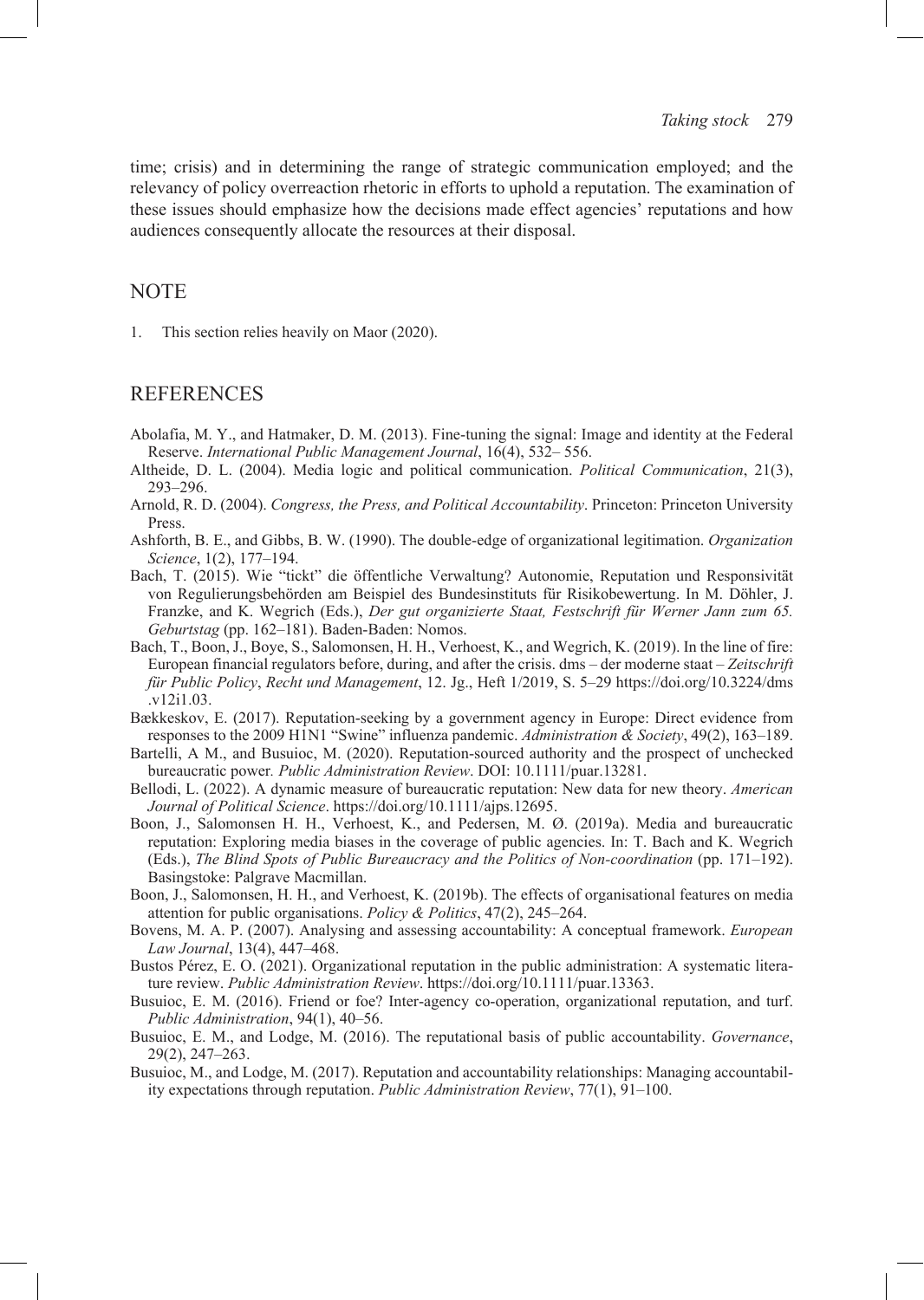- Busuioc, M., and Rimkuté, D. (2020a). Meeting expectations in the EU regulatory state? Regulatory communications amid conflicting institutional demands. *Journal of European Public Policy*, 27(4), 547‒568.
- Busuioc, M., and Rimkuté, D. (2020b). The promise of bureaucratic reputation approaches for the EU regulatory state. *Journal of European Public Policy*, 27(8), 1256–1269.
- Capelos, T., Provost, C., Parouti, M., Barnett, J., Chenoweth, J., Fife-Schaw, C., and Kelay, T. (2016). Ingredients of institutional reputations and citizen engagement with regulators. *Regulation and Governance*, 10(4), 350–367.
- Carpenter, D. P. (2001). *The Forging of Bureaucratic Autonomy*. Princeton, NJ: Princeton University Press.
- Carpenter, D. P. (2002). Groups, the media, agency waiting costs, and FDA drug approval. *American Journal of Political Science*, 46(3), 490–505.
- Carpenter, D. P. (2004). The political economy of FDA drug review. *Health Affairs*, 23(1), 52–63.
- Carpenter, D. P. (2010a). *Reputation and Power: Organizational Image and Pharmaceutical Regulation at the FDA*. Princeton, NJ: Princeton University Press.
- Carpenter, D. P. (2010b). Institutional strangulation: Bureaucratic politics and financial reform in the Obama administration. *Perspectives on Politics*, 8(3), 825‒846.
- Carpenter, D. P., and Krause, G. A. (2012). Reputation and public administration. *Public Administration Review*, 72(1), 26‒32.
- Carpenter, D. P., and Krause G. A. (2015). Transactional authority and bureaucratic politics. *Journal of Public Administration Research and Theory*, 25(1), 5–25.
- Christensen, T., and Lægreid, P. (2015). Reputation management in times of crisis: How the police handled the Norwegian terrorist attack in 2011. In A. Wæraas and M. Maor (Eds.), *Organizational Reputation in the Public Sector* (pp. 95‒117). New York, Abingdon: Routledge.
- Christensen, T., and Lodge, M. (2018). Reputation management in societal security: A comparative study. *American Review of Public Administration*, 48(2), 119–132.
- Demortain, D., and Borraz, O. (2021). Managing technical reputation: Regulatory agencies and evidential work in risk assessment. *Public Administration*. <https://doi.org/10.1111/padm.12734>.
- Douglas, S., and Meijer, A. (2016). Transparency and public value: Analyzing the transparency practices and value creation of public utilities. *International Journal of Public Administration*, 39(12), 940–951.
- Draghi, M. (2012). Speech at the Global Investment Conference, July 26. [https://www.ecb.europa.eu/](https://www.ecb.europa.eu/press/key/date/2012/html/sp120726.en.html) [press/key/date/2012/html/sp120726.en.html](https://www.ecb.europa.eu/press/key/date/2012/html/sp120726.en.html) (accessed 6.4.2022).
- Ehrmann, E., and Fratzscher, M. (2009). Purdah—on the rationale for central bank silence around policy meetings. *Journal of Money, Credit and Banking*, 41(2/3), 517–528.
- Etienne, J. (2015). The politics of detection in business regulation. *Journal of Public Administration Research and Theory*, 25(1), 257–284.
- Fink, S., and Ruffing, E. (2020). Stakeholder consultations as reputation building: A comparison of ACER and the German Federal Network Agency. *Journal of European Public Policy*, 27(11), 1657‒1676.
- Fombrun, C. I. (2012). The building blocks of corporate reputation: Definitions, antecedents, consequences. In T. G. Pollock and M. L. Barnett (Eds.), *The Oxford Handbook of Corporate Reputation* (pp. 94–113). Oxford: Oxford University Press.
- Fredriksson, M., and Pallas, J. (2016). Diverging principles for strategic communication in government agencies. *International Journal of Strategic Communication*, 10(3), 153–164.
- Gilad, S. (2012). Attention and reputation: Linking regulators' internal and external worlds. In M. Lodge and K. Wegrich (Eds.), *Executive Politics in Times of Crisis* (pp. 157–178). Basingstoke: Palgrave Macmillan.
- Gilad, S. (2015). Political pressures, organizational identity and attention to tasks: Illustrations from pre-crisis financial regulation. *Public Administration*, 93(3), 593–608.
- Gilad, S., Alon-Barkat, S., and Braverman, A. (2016). Large-scale social protest: A business risk and a bureaucratic opportunity. *Governance*, 29(3), 371‒392.
- Gilad, S., Ben-Nun Bloom, P., and Assouline, M. (2018). Bureaucrats' processing of organizational reputation signals. *Journal of Behavioral Public Administration*, 1(1), 1‒11.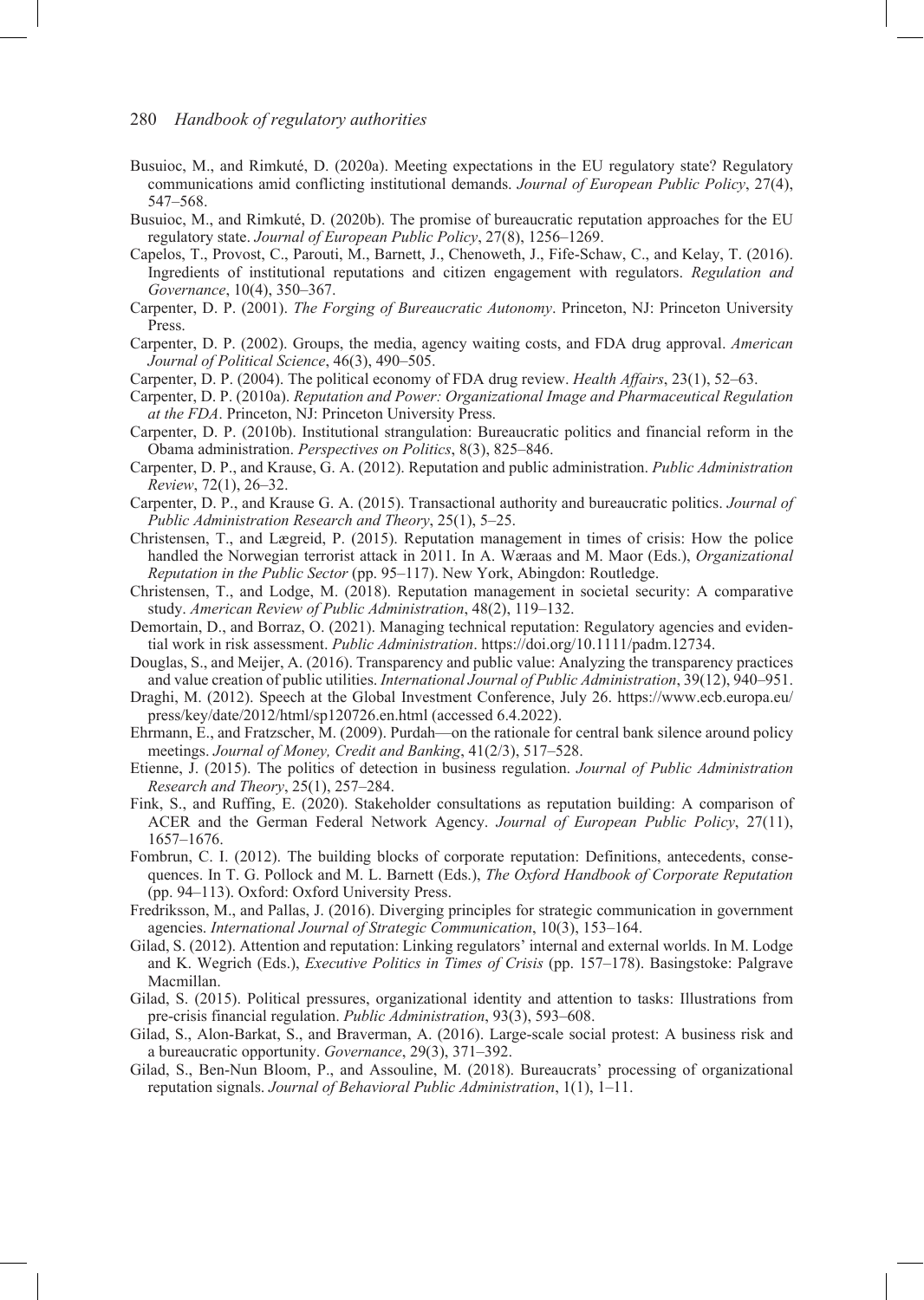- Gilad, S., Maor M., and Ben-Nun Bloom, P. (2015). Organizational reputation, the content of public allegations, and regulatory communication. *Journal of Public Administration Research and Theory*, 25(2), 451–478.
- Gilad, S., and Yogev, T. (2012). How reputation regulates regulators: Illustrations from the regulation of retail finance. In M. Barnett and T. Pollock (Eds.), *Oxford Handbook of Corporate Regulation* (pp. 320‒340). Oxford: Oxford University Press.
- Gioia, D. A., Schultz, M., and Corley, K. G. (2000). Organizational identity, image, and adaptive instability. *Academy of Management Review*, 25(1), 63‒81.
- Grimmelikhuijsen, S. G. (2012). Transparency and Trust: An experimental study of online disclosure and trust in government. PhD dissertation, Utrecht University. [https://dspace.library.uu.nl/handle/1874/](https://dspace.library.uu.nl/handle/1874/218113) [218113](https://dspace.library.uu.nl/handle/1874/218113) [accessed 6.4.2022].
- Grunig, J. E. (1993). Image and substance: From symbolic to behavioral relationships. *Public Relations Review*, 19(2), 121‒139.
- Grunig, J. E. (2014). Replacing images, reputations, and other figments of the mind with substantive relationship. In T. M. Falconi, J. E. Grunig, E. Galli Zugaro, and J. Duarte (Eds.), *Global Stakeholder Relationships Governance: An Infrastructure* (pp. 56‒82). Basingstoke: Palgrave Macmillan.
- Hallahan, K., Holtzhausen, D., van Ruler, B., Verǐcǐc, D., and Sriramesh, K. (2007). Defining strategic communication. *International Journal of Strategic Communication*, 1(1), 3–35.
- Heide, M., von Platen, S., Simonsson, C., and Falkheimer, J. (2018). Expanding the scope of strategic communication: Towards a holistic understanding of organizational complexity. *International Journal of Strategic Communication*, 12(4), 452‒468.
- Heugens P. P. M. A. R., Cees B. M. van Riel, and van den Bosch F. A. J. (2004). Reputation management capabilities as decision rules. *Journal of Management Studies*, 41(8), 1349-1377.
- Highhouse, S., Brooks, M. E., and Gregarus, G. (2009). An organizational impression management perspective on the formation of corporate reputations. *Journal of Management*, 35(6), 1481–1493.
- Hinterleitner, M., and Sager, F. (2015). Avoiding blame: A comprehensive framework and the Australian home insulation program fiasco. *Policy Studies Journal*, 43(1), 139–161.
- Hinterleitner, M., and Sager, F. (2017). Anticipatory and reactive forms of blame avoidance: Of foxes and lions. *European Political Science Review*, 9(4), 587–606.
- Hinterleitner, M., and Sager, F. (2019). Blame, reputation, and organizational responses to a politicized climate. In T. Bach and K. Wegrich (Eds.), *The Blind Spots of Public Bureaucracy and the Politics of Non-coordination* (pp. 133‒150) Basingstoke: Palgrave Macmillan.
- Hood, C. (2011). *The Blame Game: Spin, Bureaucracy and Self-Preservation in Government*. Princeton, NJ: Princeton University Press.
- Hood, C., Jennings, W., Dixon, R., Hogwood, B., and Beeston, C. (2009). Testing times: Exploring staged responses and the impact of blame management strategies in two examination fiasco cases. *European Journal of Political Research*, 48(6), 695–722.
- Jacobs, S., and Schillemans, T. (2016). Media and public accountability: Typology and exploration. *Policy & Politics*, 44(1), 23‒40.
- Kolltveit, K. (2019). On the minister's tight leash? Media appearance and autonomy in public agencies. *Scandinavian Journal of Public Administration*, 23(1), 41‒58.
- Kolltveit, K., Karlsen, R., and Askim, J. (2019). Understanding reputational concerns within government agencies. *Policy & Politics*, 47(3), 473‒493.
- Krause, G. A., and Corder, J. K. (2007). Explaining bureaucratic optimism: Theory and evidence from us executive agency macroeconomic forecasts. *American Political Science Review*, 101(1), 129–142.
- Krause, G. A., and Douglas, J. W. (2005). Institutional design versus reputational effects on bureaucratic performance: Evidence from US government macroeconomic and fiscal projections. *Journal of Public Administration Research and Theory*, 15(2), 281–306.
- Lee, D., and Van Ryzin, G. (2019). Measuring bureaucratic reputation: Scale, development and validation. *Governance*, 32(1), 177–192.
- Lee, D., and Van Ryzin, G. (2020). Bureaucratic reputation in the eyes of citizens: An analysis of US federal agencies. *International Review of Administrative Sciences*, 86(1), 183‒200.
- Maor, M.) 2007(. A scientific standard and an agency's legal independence. *Public Administration*, 85(4), 961–978.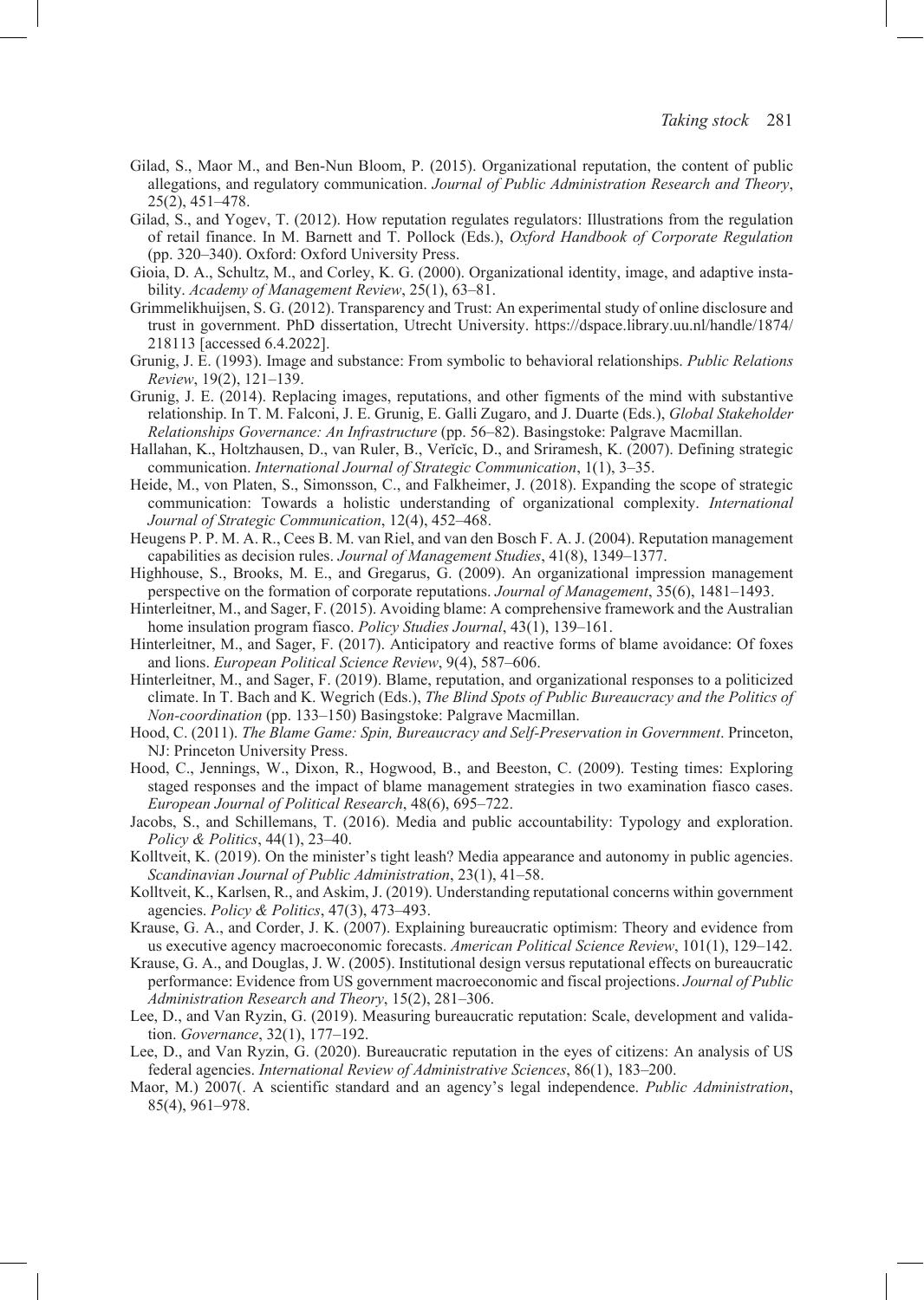#### 282 *Handbook of regulatory authorities*

- Maor, M. (2010). Organizational reputation and jurisdictional claims: The case of the U.S. Food and Drug Administration. *Governance*, 23(1), 133–159.
- Maor, M. (2011). Organizational reputation and the observability of public warnings in 10 pharmaceutical markets. *Governance*, 24(3), 557–582.
- Maor, M. (2015). Theorizing bureaucratic reputation. In A. Wæraas and M. Maor (Eds.), *Organizational Reputation in the Public Sector* (pp. 17‒36). New York, Abingdon: Routledge.
- Maor, M. (2016a). Strategic silence. In Craig E. Carroll (Ed.) *The Sage Encyclopedia of Corporate Reputation* (pp. 822‒824). Thousand Oaks, CA: Sage.
- Maor, M. (2016b). Missing areas in the bureaucratic reputation framework. *Politics and Governance*, 4(2), 80‒90.
- Maor, M. (2019). Overreaction and bubbles in politics and policy. In A. Mintz and L. Terris (Eds.) *Oxford Handbook on Behavioral Political Science*, Oxford Handbooks Online, Oxford University Press. DOI: 10.1093/oxfordhb/9780190634131.013.28
- Maor, M. (2020). Strategic communication by regulatory agencies as a form of reputation management: A strategic agenda. *Public Administration*, 98(4), 1044-1055.
- Maor, M. (2021). Deliberate disproportionate policy response: Towards a conceptual turn. *Journal of Public Policy*, 41(1), 185–208.
- Maor, M., Gilad, S., and Ben-Nun Bloom, P. (2013). Organizational reputation, regulatory talk, and strategic silence. *Journal of Public Administration Research and Theory*, 23(3), 581–608.
- Maor, M., and Sulitzeanu-Kenan, R. (2013). The effect of salient reputational threats on the pace of FDA enforcement. *Governance*, 26(1), 31–61.
- Maor, M., and Sulitzeanu-Kenan, R. (2015). Responsive change: An agency output response to reputational threats. *Journal of Public Administration Research and Theory*, 26(1), 31-44.
- McChesney, R. W., and Pickard, V. (2017). News media as political institutions. In K. Kenski and K. H. Jamieson (Eds.), *The Oxford Handbook of Political Communication* (pp. 263–274). Oxford: Oxford University Press.
- Moffitt, S. L. (2010). Promoting agency reputation through public advice: Advisory committee use in the FDA. *Journal of Politics*, 72(3), 880–893.
- Moffitt, S. (2014). *Making Policy Public: Participatory Bureaucracy in American democracy*. New York: Cambridge University Press.
- Moschella, M., and Pinto, L. (2019). Central banks' communication as reputation management: How the Fed talks under uncertainty. *Public Administration*, 97(3), 513–529.
- Moynihan, D. P. (2012). Extra-network organizational reputation and blame avoidance in networks: The Hurricane Katrina example. *Governance*, 25(4), 567–588.
- Neu, D., Warsame, H., and Pedwell, K. (1998). Managing public impressions: Environmental disclosures in annual reports. *Accounting, Organizations and Society*, 23(3), 265–282.
- O'Dwyer, C. (2015). The relationship between an Irish government department and its newly established agency: A reputational perspective. In A. Wæraas and M. Maor (Eds.), *Organizational Reputation in the Public Sector* (pp. 77–94). New York, Abingdon: Routledge.
- Overman, S., Busuioc, M., and Wood, M. (2020). A multidimensional reputation barometer for public agencies: A validated instrument. *Public Administration Review*, 80(3), 415–425.
- Picci, L. (2015). Actors and strategies of the bureaucratic reputation game. In A. Wæraas and M. Maor (Eds.), *Organizational Reputation in the Public Sector* (pp. 37‒53). New York, Abingdon: Routledge.
- Rimkuté, D. (2018). Organizational reputation and risk regulation: The effect of reputational threats on agency scientific outputs. *Public Administration*, 96(1), 70–83.
- Rimkuté, D. (2020). Building organizational reputation in the European regulatory state: An analysis of EU agencies' communication. *Governance*, 33(2), 385–406.
- Salomonsen, H. H., Boye, S., and Boon, J. (2021). Caught up or protected by the past? How reputational histories matter for agencies' media reputations. *Journal of Public Administration Research and Theory*, doi:10.1093/jopart/muaa056
- Schanin, Y. (2015). Organizational reputation, public protest, and the strategic use of regulatory communication. In A. Wæraas and M. Maor (Eds.), *Organizational Reputation in the Public Sector* (pp. 139–160). New York, Abingdon: Routledge.
- Suchman, M. (1995). Managing legitimacy: Strategic and institutional approaches. *Academy of Management Review*, 20(3), 571–610.